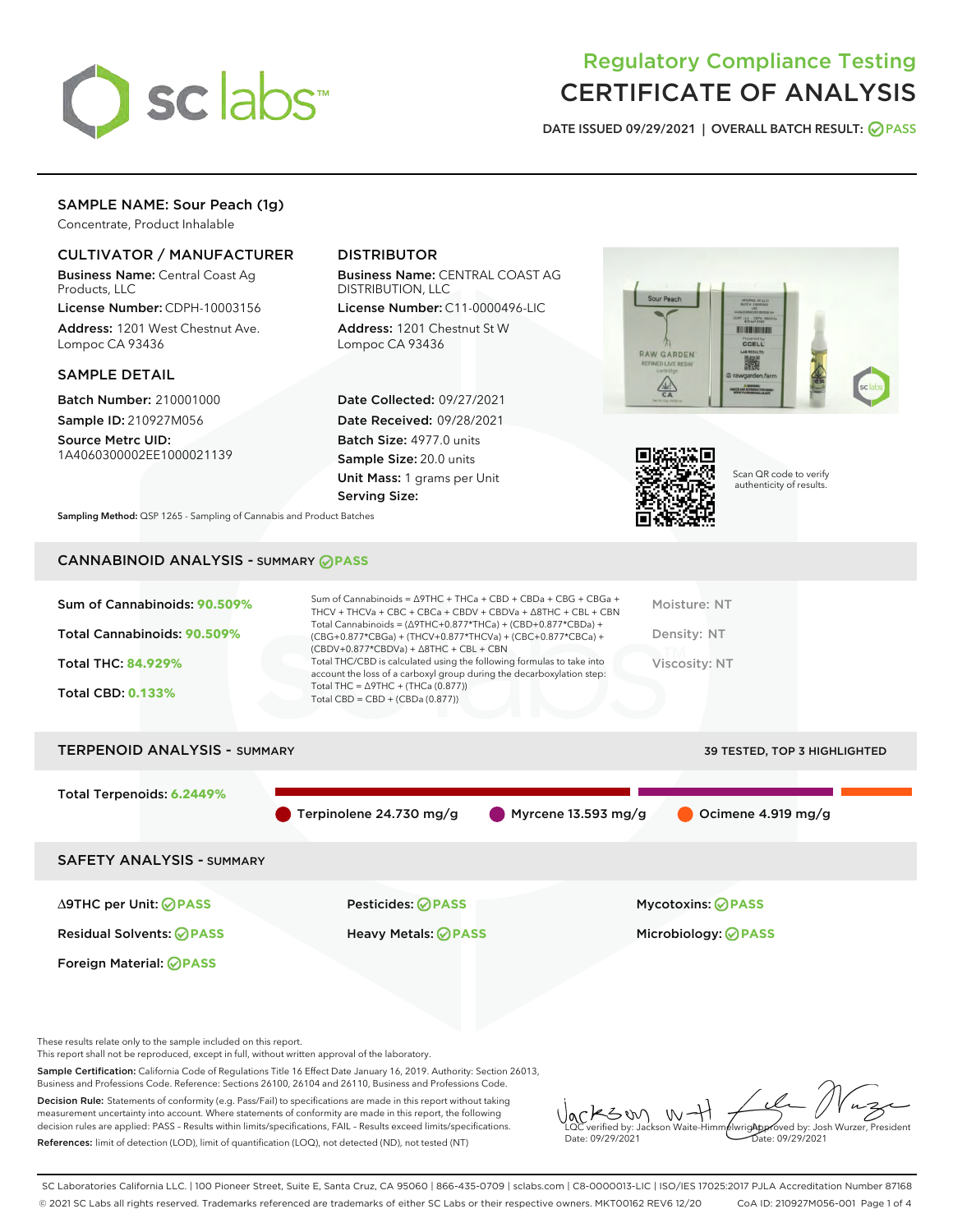



SOUR PEACH (1G) | DATE ISSUED 09/29/2021 | OVERALL BATCH RESULT:  $\bigcirc$  PASS

#### CANNABINOID TEST RESULTS - 09/28/2021 2 PASS

Tested by high-performance liquid chromatography with diode-array detection (HPLC-DAD). **Method:** QSP 1157 - Analysis of Cannabinoids by HPLC-DAD

#### TOTAL CANNABINOIDS: **90.509%** Total Cannabinoids (Total THC) + (Total CBD) +

(Total CBG) + (Total THCV) + (Total CBC) + (Total CBDV) + ∆8THC + CBL + CBN

TOTAL THC: **84.929%** Total THC (∆9THC+0.877\*THCa)

TOTAL CBD: **0.133%**

Total CBD (CBD+0.877\*CBDa)

TOTAL CBG: 2.567% Total CBG (CBG+0.877\*CBGa)

TOTAL THCV: 2.72% Total THCV (THCV+0.877\*THCVa)

TOTAL CBC: ND Total CBC (CBC+0.877\*CBCa)

TOTAL CBDV: ND Total CBDV (CBDV+0.877\*CBDVa)

| <b>COMPOUND</b>  | LOD/LOQ<br>(mg/g)          | <b>MEASUREMENT</b><br><b>UNCERTAINTY</b><br>mg/g | <b>RESULT</b><br>(mg/g) | <b>RESULT</b><br>(%) |
|------------------|----------------------------|--------------------------------------------------|-------------------------|----------------------|
| <b>A9THC</b>     | 0.06/0.26                  | ±29.216                                          | 849.29                  | 84.929               |
| <b>THCV</b>      | 0.1 / 0.2                  | ±1.35                                            | 27.2                    | 2.72                 |
| <b>CBG</b>       | 0.06/0.19                  | ±1.011                                           | 25.67                   | 2.567                |
| <b>CBN</b>       | 0.1/0.3                    | ±0.10                                            | 1.6                     | 0.16                 |
| <b>CBD</b>       | 0.07/0.29                  | ±0.062                                           | 1.33                    | 0.133                |
| $\triangle$ 8THC | 0.1 / 0.4                  | N/A                                              | <b>ND</b>               | <b>ND</b>            |
| <b>THCa</b>      | 0.05/0.14                  | N/A                                              | <b>ND</b>               | <b>ND</b>            |
| <b>THCVa</b>     | 0.07/0.20                  | N/A                                              | <b>ND</b>               | <b>ND</b>            |
| <b>CBDa</b>      | 0.02/0.19                  | N/A                                              | <b>ND</b>               | <b>ND</b>            |
| <b>CBDV</b>      | 0.04 / 0.15                | N/A                                              | <b>ND</b>               | <b>ND</b>            |
| <b>CBDVa</b>     | 0.03/0.53                  | N/A                                              | <b>ND</b>               | <b>ND</b>            |
| <b>CBGa</b>      | 0.1/0.2                    | N/A                                              | <b>ND</b>               | <b>ND</b>            |
| <b>CBL</b>       | 0.06 / 0.24                | N/A                                              | <b>ND</b>               | <b>ND</b>            |
| <b>CBC</b>       | 0.2 / 0.5                  | N/A                                              | <b>ND</b>               | <b>ND</b>            |
| <b>CBCa</b>      | 0.07/0.28                  | N/A                                              | <b>ND</b>               | <b>ND</b>            |
|                  | <b>SUM OF CANNABINOIDS</b> |                                                  | 905.09 mg/g             | 90.509%              |

#### **UNIT MASS: 1 grams per Unit**

| ∆9THC per Unit                        | 1120 per-package limit     | 849.29 mg/unit<br><b>PASS</b> |
|---------------------------------------|----------------------------|-------------------------------|
| <b>Total THC per Unit</b>             |                            | 849.29 mg/unit                |
| <b>CBD per Unit</b>                   |                            | $1.33$ mg/unit                |
| <b>Total CBD per Unit</b>             |                            | $1.33$ mg/unit                |
| Sum of Cannabinoids<br>per Unit       |                            | 905.09 mg/unit                |
| <b>Total Cannabinoids</b><br>per Unit |                            | 905.09 mg/unit                |
| <b>MOISTURE TEST RESULT</b>           | <b>DENSITY TEST RESULT</b> | <b>VISCOSITY TEST RESULT</b>  |

Not Tested

Not Tested

Not Tested

#### TERPENOID TEST RESULTS - 09/29/2021

Terpene analysis utilizing gas chromatography-flame ionization detection (GC-FID). **Method:** QSP 1192 - Analysis of Terpenoids by GC-FID

| <b>COMPOUND</b>           | LOD/LOQ<br>(mg/g) | <b>MEASUREMENT</b><br><b>UNCERTAINTY</b><br>mg/g | <b>RESULT</b><br>(mg/g)                          | <b>RESULT</b><br>(%) |
|---------------------------|-------------------|--------------------------------------------------|--------------------------------------------------|----------------------|
| Terpinolene               | 0.008 / 0.026     | ±0.5070                                          | 24.730                                           | 2.4730               |
| <b>Myrcene</b>            | 0.008 / 0.025     | ±0.1753                                          | 13.593                                           | 1.3593               |
| Ocimene                   | 0.011 / 0.038     | ±0.1579                                          | 4.919                                            | 0.4919               |
| Limonene                  | 0.005 / 0.016     | ±0.0696                                          | 4.864                                            | 0.4864               |
| $\beta$ Caryophyllene     | 0.004 / 0.012     | ±0.1164                                          | 3.271                                            | 0.3271               |
| $\beta$ Pinene            | 0.004 / 0.014     | ±0.0196                                          | 1.705                                            | 0.1705               |
| Linalool                  | 0.009 / 0.032     | ±0.0470                                          | 1.238                                            | 0.1238               |
| $\alpha$ Humulene         | 0.009/0.029       | ±0.0312                                          | 0.972                                            | 0.0972               |
| $\alpha$ Pinene           | 0.005 / 0.017     | ±0.0072                                          | 0.833                                            | 0.0833               |
| $\alpha$ Phellandrene     | 0.006 / 0.020     | ±0.0101                                          | 0.744                                            | 0.0744               |
| 3 Carene                  | 0.005 / 0.018     | ±0.0101                                          | 0.709                                            | 0.0709               |
| trans- $\beta$ -Farnesene | 0.008 / 0.025     | ±0.0234                                          | 0.658                                            | 0.0658               |
| Valencene                 | 0.009 / 0.030     | ±0.0415                                          | 0.603                                            | 0.0603               |
| $\alpha$ Terpinene        | 0.005 / 0.017     | ±0.0083                                          | 0.558                                            | 0.0558               |
| Fenchol                   | 0.010 / 0.034     | ±0.0180                                          | 0.465                                            | 0.0465               |
| <b>Terpineol</b>          | 0.016 / 0.055     | ±0.0279                                          | 0.455                                            | 0.0455               |
| $\alpha$ Bisabolol        | 0.008 / 0.026     | ±0.0240                                          | 0.449                                            | 0.0449               |
| Guaiol                    | 0.009 / 0.030     | ±0.0185                                          | 0.393                                            | 0.0393               |
| $\gamma$ Terpinene        | 0.006 / 0.018     | ±0.0063                                          | 0.363                                            | 0.0363               |
| p-Cymene                  | 0.005 / 0.016     | ±0.0050                                          | 0.185                                            | 0.0185               |
| Nerolidol                 | 0.009 / 0.028     | ±0.0113                                          | 0.179                                            | 0.0179               |
| <b>Borneol</b>            | 0.005 / 0.016     | ±0.0047                                          | 0.111                                            | 0.0111               |
| Eucalyptol                | 0.006 / 0.018     | ±0.0023                                          | 0.091                                            | 0.0091               |
| Citronellol               | 0.003 / 0.010     | ±0.0036                                          | 0.074                                            | 0.0074               |
| Geraniol                  | 0.002 / 0.007     | ±0.0032                                          | 0.072                                            | 0.0072               |
| Sabinene                  | 0.004 / 0.014     | ±0.0008                                          | 0.070                                            | 0.0070               |
| Sabinene Hydrate          | 0.006 / 0.022     | ±0.0022                                          | 0.057                                            | 0.0057               |
| Camphene                  | 0.005 / 0.015     | ±0.0006                                          | 0.051                                            | 0.0051               |
| <b>Geranyl Acetate</b>    | 0.004 / 0.014     | ±0.0008                                          | 0.020                                            | 0.0020               |
| Nerol                     | 0.003 / 0.011     | ±0.0008                                          | 0.017                                            | 0.0017               |
| Caryophyllene<br>Oxide    | 0.010 / 0.033     | N/A                                              | <loq< th=""><th><math>&lt;</math>LOQ</th></loq<> | $<$ LOQ              |
| Fenchone                  | 0.009 / 0.028     | N/A                                              | ND                                               | ND                   |
| (-)-Isopulegol            | 0.005 / 0.016     | N/A                                              | ND                                               | <b>ND</b>            |
| Camphor                   | 0.006 / 0.019     | N/A                                              | ND                                               | <b>ND</b>            |
| Isoborneol                | 0.004 / 0.012     | N/A                                              | ND                                               | ND                   |
| Menthol                   | 0.008 / 0.025     | N/A                                              | ND                                               | ND                   |
| R-(+)-Pulegone            | 0.003 / 0.011     | N/A                                              | ND                                               | <b>ND</b>            |
| $\alpha$ Cedrene          | 0.005 / 0.016     | N/A                                              | ND                                               | ND                   |
| Cedrol                    | 0.008 / 0.027     | N/A                                              | ND                                               | ND                   |
| <b>TOTAL TERPENOIDS</b>   |                   |                                                  | 62.449 mg/g                                      | 6.2449%              |

SC Laboratories California LLC. | 100 Pioneer Street, Suite E, Santa Cruz, CA 95060 | 866-435-0709 | sclabs.com | C8-0000013-LIC | ISO/IES 17025:2017 PJLA Accreditation Number 87168 © 2021 SC Labs all rights reserved. Trademarks referenced are trademarks of either SC Labs or their respective owners. MKT00162 REV6 12/20 CoA ID: 210927M056-001 Page 2 of 4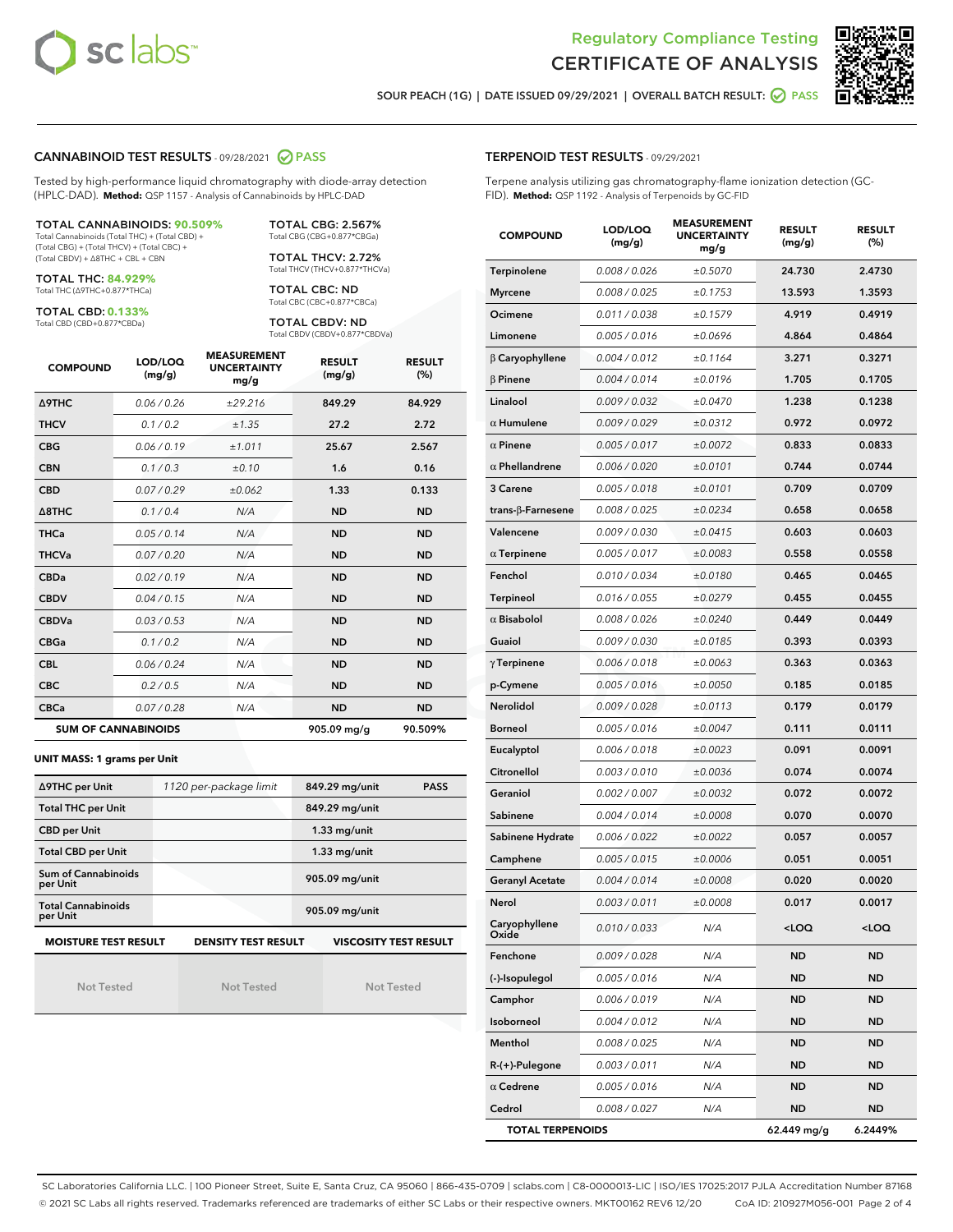



SOUR PEACH (1G) | DATE ISSUED 09/29/2021 | OVERALL BATCH RESULT:  $\bigcirc$  PASS

# CATEGORY 1 PESTICIDE TEST RESULTS - 09/28/2021 2 PASS

Pesticide and plant growth regulator analysis utilizing high-performance liquid chromatography-mass spectrometry (HPLC-MS) or gas chromatography-mass spectrometry (GC-MS). \*GC-MS utilized where indicated. **Method:** QSP 1212 - Analysis of Pesticides and Mycotoxins by LC-MS or QSP 1213 - Analysis of Pesticides by GC-MS

| <b>COMPOUND</b>             | LOD/LOQ<br>$(\mu g/g)$ | <b>ACTION</b><br><b>LIMIT</b><br>$(\mu g/g)$ | <b>MEASUREMENT</b><br><b>UNCERTAINTY</b><br>$\mu$ g/g | <b>RESULT</b><br>$(\mu g/g)$ | <b>RESULT</b> |
|-----------------------------|------------------------|----------------------------------------------|-------------------------------------------------------|------------------------------|---------------|
| Aldicarb                    | 0.03 / 0.08            | $\ge$ LOD                                    | N/A                                                   | <b>ND</b>                    | <b>PASS</b>   |
| Carbofuran                  | 0.02/0.05              | $>$ LOD                                      | N/A                                                   | <b>ND</b>                    | <b>PASS</b>   |
| Chlordane*                  | 0.03 / 0.08            | $\ge$ LOD                                    | N/A                                                   | <b>ND</b>                    | <b>PASS</b>   |
| Chlorfenapyr*               | 0.03/0.10              | $\ge$ LOD                                    | N/A                                                   | <b>ND</b>                    | <b>PASS</b>   |
| Chlorpyrifos                | 0.02 / 0.06            | $\ge$ LOD                                    | N/A                                                   | <b>ND</b>                    | <b>PASS</b>   |
| Coumaphos                   | 0.02 / 0.07            | $>$ LOD                                      | N/A                                                   | <b>ND</b>                    | <b>PASS</b>   |
| Daminozide                  | 0.02 / 0.07            | $\ge$ LOD                                    | N/A                                                   | <b>ND</b>                    | <b>PASS</b>   |
| <b>DDVP</b><br>(Dichlorvos) | 0.03/0.09              | $\ge$ LOD                                    | N/A                                                   | <b>ND</b>                    | <b>PASS</b>   |
| <b>Dimethoate</b>           | 0.03/0.08              | $\ge$ LOD                                    | N/A                                                   | <b>ND</b>                    | <b>PASS</b>   |
| Ethoprop(hos)               | 0.03/0.10              | $>$ LOD                                      | N/A                                                   | <b>ND</b>                    | <b>PASS</b>   |
| Etofenprox                  | 0.02 / 0.06            | $\ge$ LOD                                    | N/A                                                   | <b>ND</b>                    | <b>PASS</b>   |
| Fenoxycarb                  | 0.03 / 0.08            | $>$ LOD                                      | N/A                                                   | <b>ND</b>                    | <b>PASS</b>   |
| Fipronil                    | 0.03/0.08              | $\ge$ LOD                                    | N/A                                                   | <b>ND</b>                    | <b>PASS</b>   |
| Imazalil                    | 0.02 / 0.06            | $\ge$ LOD                                    | N/A                                                   | <b>ND</b>                    | <b>PASS</b>   |
| Methiocarb                  | 0.02 / 0.07            | $\ge$ LOD                                    | N/A                                                   | <b>ND</b>                    | <b>PASS</b>   |
| Methyl<br>parathion         | 0.03/0.10              | $>$ LOD                                      | N/A                                                   | <b>ND</b>                    | <b>PASS</b>   |
| <b>Mevinphos</b>            | 0.03/0.09              | $>$ LOD                                      | N/A                                                   | <b>ND</b>                    | <b>PASS</b>   |
| Paclobutrazol               | 0.02 / 0.05            | $\ge$ LOD                                    | N/A                                                   | <b>ND</b>                    | <b>PASS</b>   |
| Propoxur                    | 0.03/0.09              | $\ge$ LOD                                    | N/A                                                   | <b>ND</b>                    | <b>PASS</b>   |
| Spiroxamine                 | 0.03 / 0.08            | $\ge$ LOD                                    | N/A                                                   | <b>ND</b>                    | <b>PASS</b>   |
| <b>Thiacloprid</b>          | 0.03/0.10              | $\ge$ LOD                                    | N/A                                                   | <b>ND</b>                    | <b>PASS</b>   |
|                             |                        |                                              |                                                       |                              |               |

# CATEGORY 2 PESTICIDE TEST RESULTS - 09/28/2021 @ PASS

| <b>COMPOUND</b>          | LOD/LOO<br>$(\mu g/g)$ | <b>ACTION</b><br>LIMIT<br>$(\mu g/g)$ | <b>MEASUREMENT</b><br><b>UNCERTAINTY</b><br>$\mu$ g/g | <b>RESULT</b><br>$(\mu g/g)$ | <b>RESULT</b> |  |
|--------------------------|------------------------|---------------------------------------|-------------------------------------------------------|------------------------------|---------------|--|
| Abamectin                | 0.03/0.10              | 0.1                                   | N/A                                                   | <b>ND</b>                    | <b>PASS</b>   |  |
| Acephate                 | 0.02/0.07              | 0.1                                   | N/A                                                   | <b>ND</b>                    | <b>PASS</b>   |  |
| Acequinocyl              | 0.02/0.07              | 0.1                                   | N/A                                                   | <b>ND</b>                    | <b>PASS</b>   |  |
| Acetamiprid              | 0.02/0.05              | 0.1                                   | N/A                                                   | <b>ND</b>                    | <b>PASS</b>   |  |
| Azoxystrobin             | 0.02/0.07              | 0.1                                   | N/A                                                   | <b>ND</b>                    | <b>PASS</b>   |  |
| <b>Bifenazate</b>        | 0.01/0.04              | 0.1                                   | N/A                                                   | <b>ND</b>                    | <b>PASS</b>   |  |
| <b>Bifenthrin</b>        | 0.02/0.05              | 3                                     | N/A                                                   | <b>ND</b>                    | <b>PASS</b>   |  |
| <b>Boscalid</b>          | 0.03/0.09              | 0.1                                   | N/A                                                   | <b>ND</b>                    | <b>PASS</b>   |  |
| Captan                   | 0.19/0.57              | 0.7                                   | N/A                                                   | <b>ND</b>                    | <b>PASS</b>   |  |
| Carbaryl                 | 0.02/0.06              | 0.5                                   | N/A                                                   | <b>ND</b>                    | <b>PASS</b>   |  |
| Chlorantranilip-<br>role | 0.04/0.12              | 10                                    | N/A                                                   | <b>ND</b>                    | <b>PASS</b>   |  |
| Clofentezine             | 0.03/0.09              | 0.1                                   | N/A                                                   | <b>ND</b>                    | <b>PASS</b>   |  |

### CATEGORY 2 PESTICIDE TEST RESULTS - 09/28/2021 continued

| <b>COMPOUND</b>               | LOD/LOQ<br>(µg/g) | <b>ACTION</b><br><b>LIMIT</b><br>$(\mu g/g)$ | <b>MEASUREMENT</b><br><b>UNCERTAINTY</b><br>µg/g | <b>RESULT</b><br>(µg/g) | <b>RESULT</b> |
|-------------------------------|-------------------|----------------------------------------------|--------------------------------------------------|-------------------------|---------------|
| Cyfluthrin                    | 0.12 / 0.38       | $\overline{c}$                               | N/A                                              | <b>ND</b>               | <b>PASS</b>   |
| Cypermethrin                  | 0.11 / 0.32       | 1                                            | N/A                                              | ND                      | PASS          |
| <b>Diazinon</b>               | 0.02 / 0.05       | 0.1                                          | N/A                                              | <b>ND</b>               | <b>PASS</b>   |
| Dimethomorph                  | 0.03 / 0.09       | 2                                            | N/A                                              | ND                      | PASS          |
| Etoxazole                     | 0.02 / 0.06       | 0.1                                          | N/A                                              | ND                      | PASS          |
| Fenhexamid                    | 0.03 / 0.09       | 0.1                                          | N/A                                              | <b>ND</b>               | <b>PASS</b>   |
| Fenpyroximate                 | 0.02 / 0.06       | 0.1                                          | N/A                                              | <b>ND</b>               | <b>PASS</b>   |
| Flonicamid                    | 0.03 / 0.10       | 0.1                                          | N/A                                              | <b>ND</b>               | <b>PASS</b>   |
| Fludioxonil                   | 0.03 / 0.10       | 0.1                                          | N/A                                              | <b>ND</b>               | <b>PASS</b>   |
| Hexythiazox                   | 0.02 / 0.07       | 0.1                                          | N/A                                              | <b>ND</b>               | <b>PASS</b>   |
| Imidacloprid                  | 0.04 / 0.11       | 5                                            | N/A                                              | <b>ND</b>               | <b>PASS</b>   |
| Kresoxim-methyl               | 0.02 / 0.07       | 0.1                                          | N/A                                              | ND                      | <b>PASS</b>   |
| Malathion                     | 0.03 / 0.09       | 0.5                                          | N/A                                              | <b>ND</b>               | <b>PASS</b>   |
| Metalaxyl                     | 0.02 / 0.07       | $\overline{c}$                               | N/A                                              | <b>ND</b>               | <b>PASS</b>   |
| Methomyl                      | 0.03 / 0.10       | $\mathcal{I}$                                | N/A                                              | ND                      | PASS          |
| Myclobutanil                  | 0.03 / 0.09       | 0.1                                          | N/A                                              | <b>ND</b>               | <b>PASS</b>   |
| Naled                         | 0.02 / 0.07       | 0.1                                          | N/A                                              | <b>ND</b>               | <b>PASS</b>   |
| Oxamyl                        | 0.04 / 0.11       | 0.5                                          | N/A                                              | ND                      | <b>PASS</b>   |
| Pentachloronitro-<br>benzene* | 0.03 / 0.09       | 0.1                                          | N/A                                              | <b>ND</b>               | <b>PASS</b>   |
| Permethrin                    | 0.04 / 0.12       | 0.5                                          | N/A                                              | <b>ND</b>               | <b>PASS</b>   |
| Phosmet                       | 0.03 / 0.10       | 0.1                                          | N/A                                              | ND                      | <b>PASS</b>   |
| Piperonylbu-<br>toxide        | 0.02 / 0.07       | 3                                            | N/A                                              | <b>ND</b>               | <b>PASS</b>   |
| Prallethrin                   | 0.03 / 0.08       | 0.1                                          | N/A                                              | <b>ND</b>               | <b>PASS</b>   |
| Propiconazole                 | 0.02 / 0.07       | 0.1                                          | N/A                                              | <b>ND</b>               | <b>PASS</b>   |
| Pyrethrins                    | 0.04 / 0.12       | 0.5                                          | N/A                                              | <b>ND</b>               | PASS          |
| Pyridaben                     | 0.02 / 0.07       | 0.1                                          | N/A                                              | <b>ND</b>               | <b>PASS</b>   |
| Spinetoram                    | 0.02 / 0.07       | 0.1                                          | N/A                                              | <b>ND</b>               | <b>PASS</b>   |
| Spinosad                      | 0.02 / 0.07       | 0.1                                          | N/A                                              | ND                      | PASS          |
| Spiromesifen                  | 0.02 / 0.05       | 0.1                                          | N/A                                              | <b>ND</b>               | <b>PASS</b>   |
| Spirotetramat                 | 0.02 / 0.06       | 0.1                                          | N/A                                              | <b>ND</b>               | <b>PASS</b>   |
| Tebuconazole                  | 0.02 / 0.07       | 0.1                                          | N/A                                              | ND                      | <b>PASS</b>   |
| Thiamethoxam                  | 0.03 / 0.10       | 5                                            | N/A                                              | <b>ND</b>               | <b>PASS</b>   |
| Trifloxystrobin               | 0.03 / 0.08       | 0.1                                          | N/A                                              | <b>ND</b>               | <b>PASS</b>   |

SC Laboratories California LLC. | 100 Pioneer Street, Suite E, Santa Cruz, CA 95060 | 866-435-0709 | sclabs.com | C8-0000013-LIC | ISO/IES 17025:2017 PJLA Accreditation Number 87168 © 2021 SC Labs all rights reserved. Trademarks referenced are trademarks of either SC Labs or their respective owners. MKT00162 REV6 12/20 CoA ID: 210927M056-001 Page 3 of 4